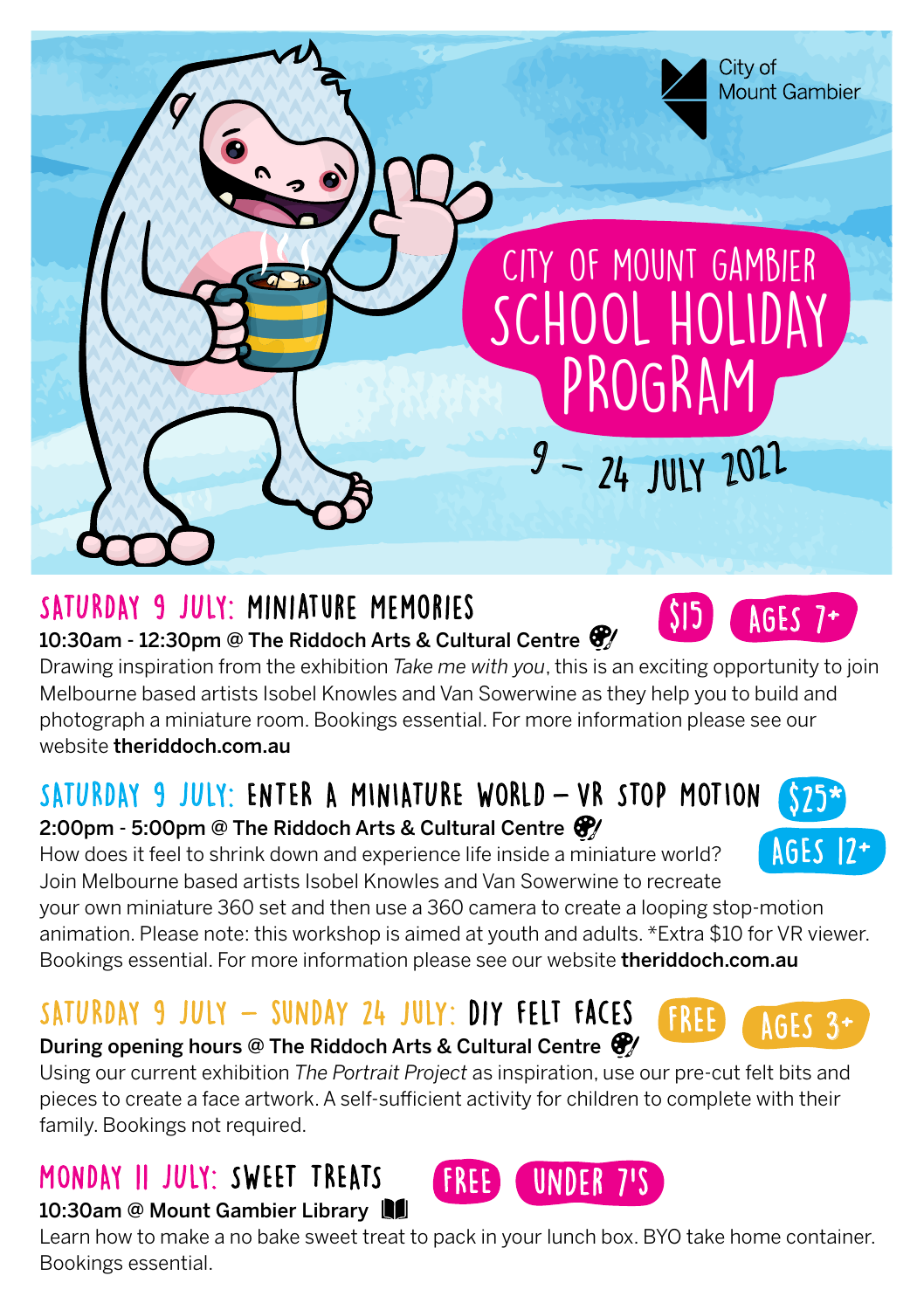# MONDAY 11 JULY: new release (G) rated movie **&** milo

#### 2:30pm @ Mount Gambier Library **N**

Come and get cosy with a warm Milo while enjoying a G rated movie on the big screen. Drop-in session. Bookings not required.

## tuesday 12 july: SHADOW BOX PORTRAITS

10:30am - 12:00pm @ The Riddoch Arts & Cultural Centre &

Using the current exhibition *The Portrait Project* as inspiration, we will use a photo, poscas and transparent paper to create a self-portrait. It can be realistic, funny or crazy! Then decorate the frame to complete your one-of-a-kind work of art. Bookings essential.

# tuesday 12 july: Understanding Circuitry with LittleBitsTM

2:30pm @ Mount Gambier Library

Making simple circuits with littleBitsTM. Drop-in session. Bookings not required.

#### WEDNESDAY 13 JULY: Rainbow Dream Catchers 10:30am @ Mount Gambier Library

Make a dream catcher to hang above your bed and learn a little about Native American culture. Bookings essential.

# WEDNESDAY 13 JULY: Library LockDOWN: Escape Room

#### 2:00pm - 5:00pm @ Mount Gambier Library

It's a race against the clock as you and your mates work together to choose

your adventure and ultimately crack the code! Group bookings of 2-6 people.

Six group bookings available per session time. Allow an hour to escape. Bookings essential.

# THURSDAY 14 JULY: Colourful Bubble Painting

10:30am @ Mount Gambier Library

Create a rainbow with this fun and different method of painting! Bookings essential.

# THURSDAY 14 JULY: VIRTUAL REALITY EXPERIENCES

2:30pm - 4:30pm @ The Riddoch Arts & Cultural Centre  $\mathcal{F}$ 

Join us for various VR experiences. Step into another world and visit the dinosaurs, or if you're a thrill seeker hop on the roller coaster! Drop-in session. Bookings not required.

### THURSDAY 14 JULY: Library After Dark: Movie Screening 6:00pm @ Mount Gambier Library

Relax in a bean bag while watching a new release M rated movie. Receive a can of soft drink and popcorn on arrival. BYO rug, cushion.

#### FREE **UNDFR**

FREE







AGES 7+





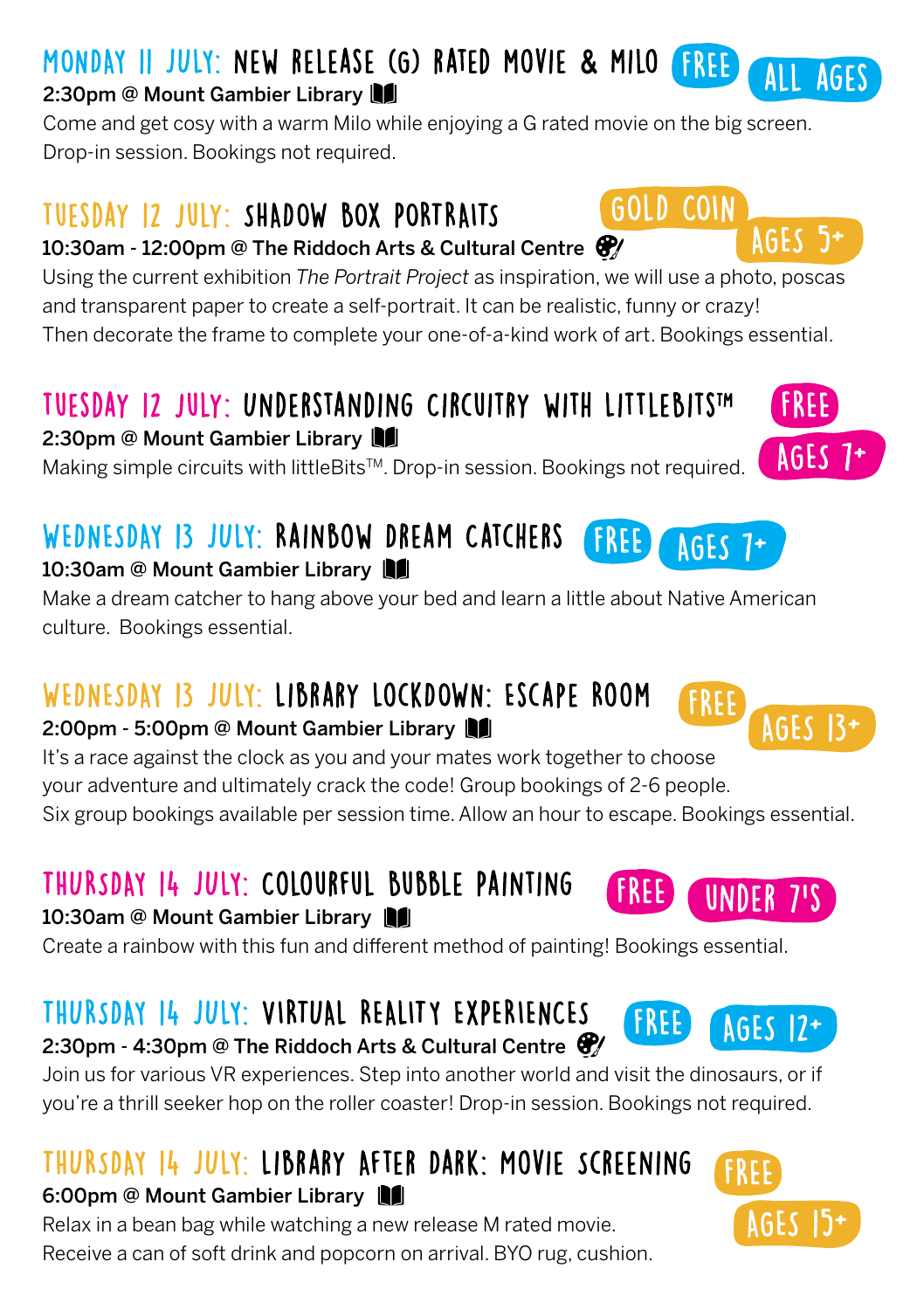# FRIDAY 15 JULY: SLIME TIME!

#### 10:30am @ Mount Gambier Library

Get ready for icky, gooey slime making. BYO take home container. Bookings essential.

## FRIDAY 15 JULY: SAND ART

#### 2:30pm @ Mount Gambier Library

Creative sand art using colourful sand and pre glued templates to create fun artworks. A sensory activity where your child can focus on the process rather than the outcome. Bookings essential.

## MONDAY 18 JULY: i spy bags

### 10:30am @ Mount Gambier Library  $\blacksquare$

Children will seal rice and small trinkets inside a clear bag, creating their very own i-spy bag - ready to uncover and discover treasures again and again! Bookings essential.

FREE

# Monday 18 july: new release (G) rated movie **&** milo

#### 2:30pm @ Mount Gambier Library

Come and get cosy with a warm Milo while enjoying a G rated movie on the big screen. Drop-in session. Bookings not required.

# TUESDAY 19 JULY: movie screening: smallfoot (pg)

#### 10:30am - 12:00pm @ The Riddoch Arts & Cultural Centre  $\mathcal{F}$

An animated adventure for all ages, *Smallfoot* turns the Bigfoot legend upside down when a bright young yeti finds something he thought didn't exist—a human. News of this 'smallfoot' throws the simple yeti community into an uproar over what else might be out there in the big world beyond their snowy village. A rollicking story about friendship, courage and the joy of discovery. Bookings essential. AGES

## TUESDAY 19 JULY: Hands on Science

#### 2:30pm @ Mount Gambier Library

Get busy growing crystals and making bouncy bubbles. BYO take home container. Bookings essential.

# WEDNESDAY 20 JULY: HEALTHY VEGETABLE SOUP

#### 10:30am @ Mount Gambier Library

Come along and learn to make vegetable soup. We will be chopping, stirring and smelling the goodness. BYO leak proof take home container. Bookings essential.

# WEDNESDAY 20 JULY: Pysanka Ukrainian Eggs

#### 2:30pm @ Mount Gambier Library

Young people are invited to this unique session. Share thoughts about Ukraine while we decorate eggs with a special wax melting tool using traditional folk designs. Bookings essential.



under 7's



FREE

FREE



AGES 7+

 $AGES$   $13+$ 



FREE ALL AGES







FREE AGES 7+